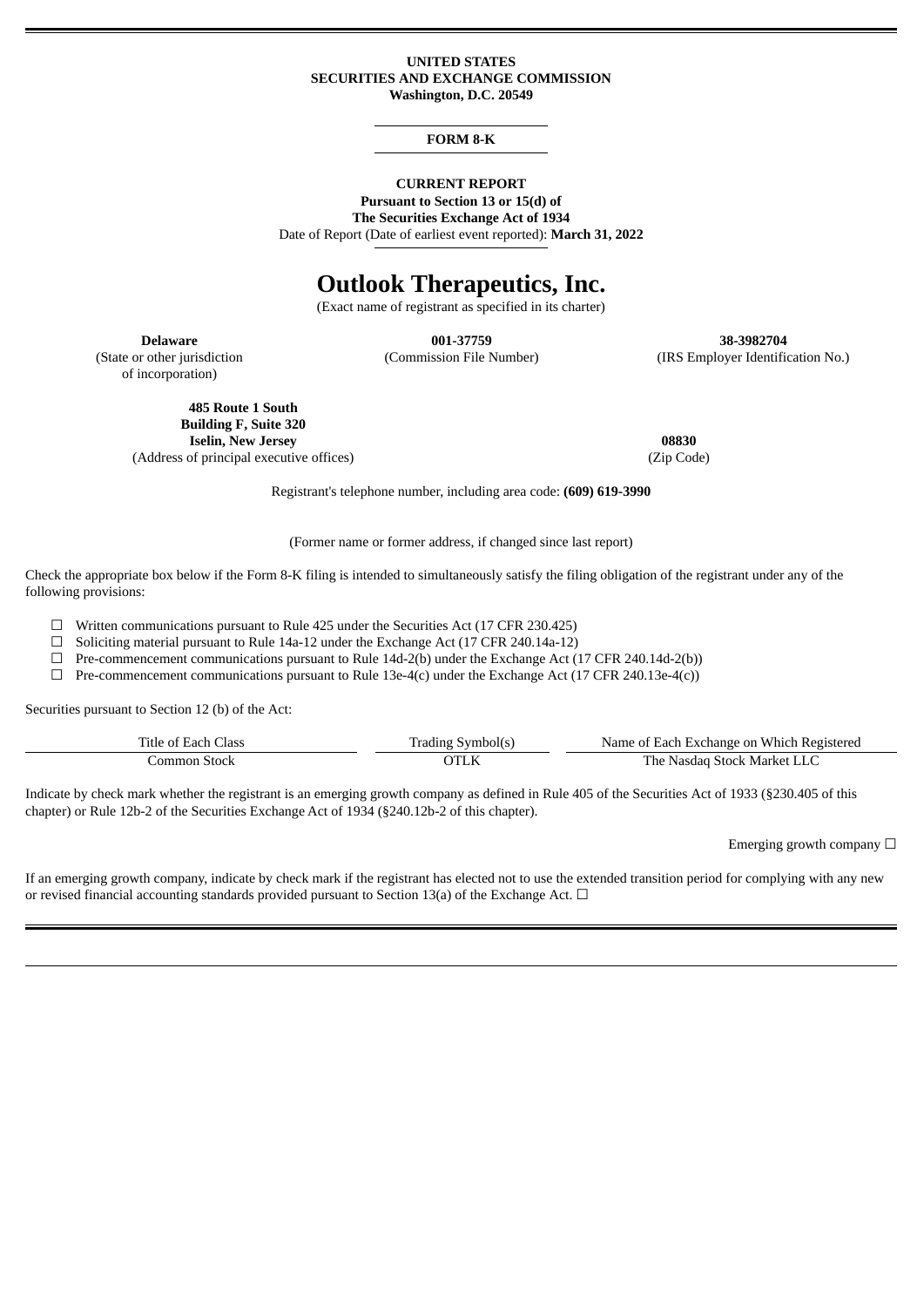### **Item 8.01 Other Events.**

On March 31, 2022, Outlook Therapeutics, Inc. announced that it has submitted a Biologics License Application (BLA) to the U.S. Food and Drug Administration (FDA) for ONS-5010, an investigational ophthalmic formulation of bevacizumab, for the treatment of wet age-related macular degeneration (wet AMD). If approved, ONS-5010 will be branded as LYTENAVA™ (bevacizumab-vikg).